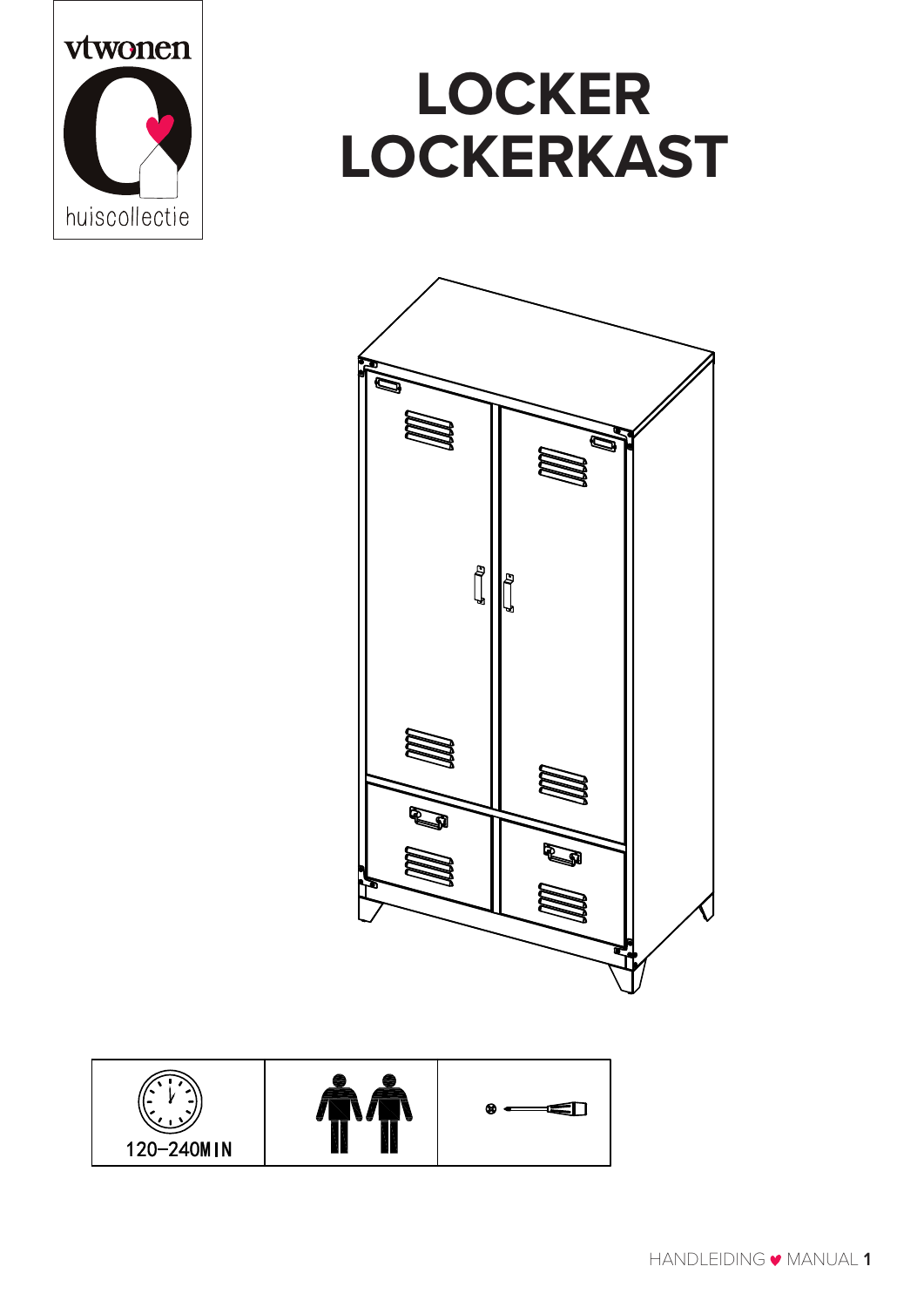| A |                        | $X4$ $B$ |                          | X4 C |                   | X61D |                          | $X4$ $E$       |   | X <sup>2</sup> |
|---|------------------------|----------|--------------------------|------|-------------------|------|--------------------------|----------------|---|----------------|
|   | ⊕                      |          | ⊕<br>$\{$ $\blacksquare$ |      | ⊕<br>$\downarrow$ |      | ಕ<br>s                   |                | c |                |
|   | M6x40                  |          | MBx8                     |      | M5x12             |      | ۱O.                      |                |   |                |
| F |                        | X4 G     |                          |      | $X4$ H            | X4   |                          | X4             |   | X <sup>2</sup> |
|   | $\widehat{\mathbf{C}}$ |          |                          |      |                   |      | ❀<br>M <sup>3</sup>      |                |   |                |
| K |                        | $X4$ $L$ |                          |      | $X4$ M            | X12N |                          | X <sup>2</sup> |   |                |
|   | ⊕<br>{ num<br>M5x12    |          | ⋐<br>МБ                  |      |                   |      | Company<br>$\mathscr{D}$ |                |   |                |

 $\hat{\mathcal{A}}$ 

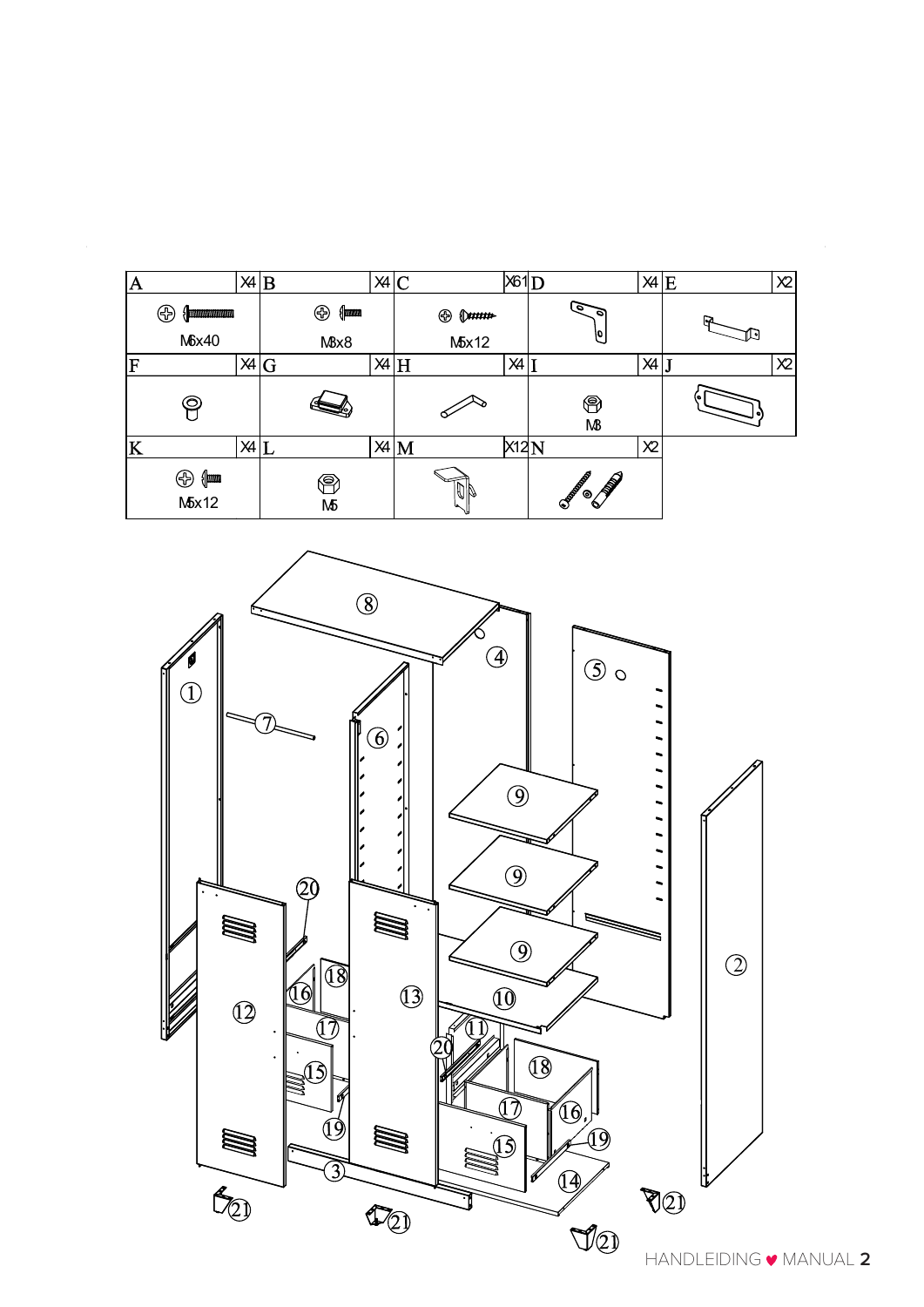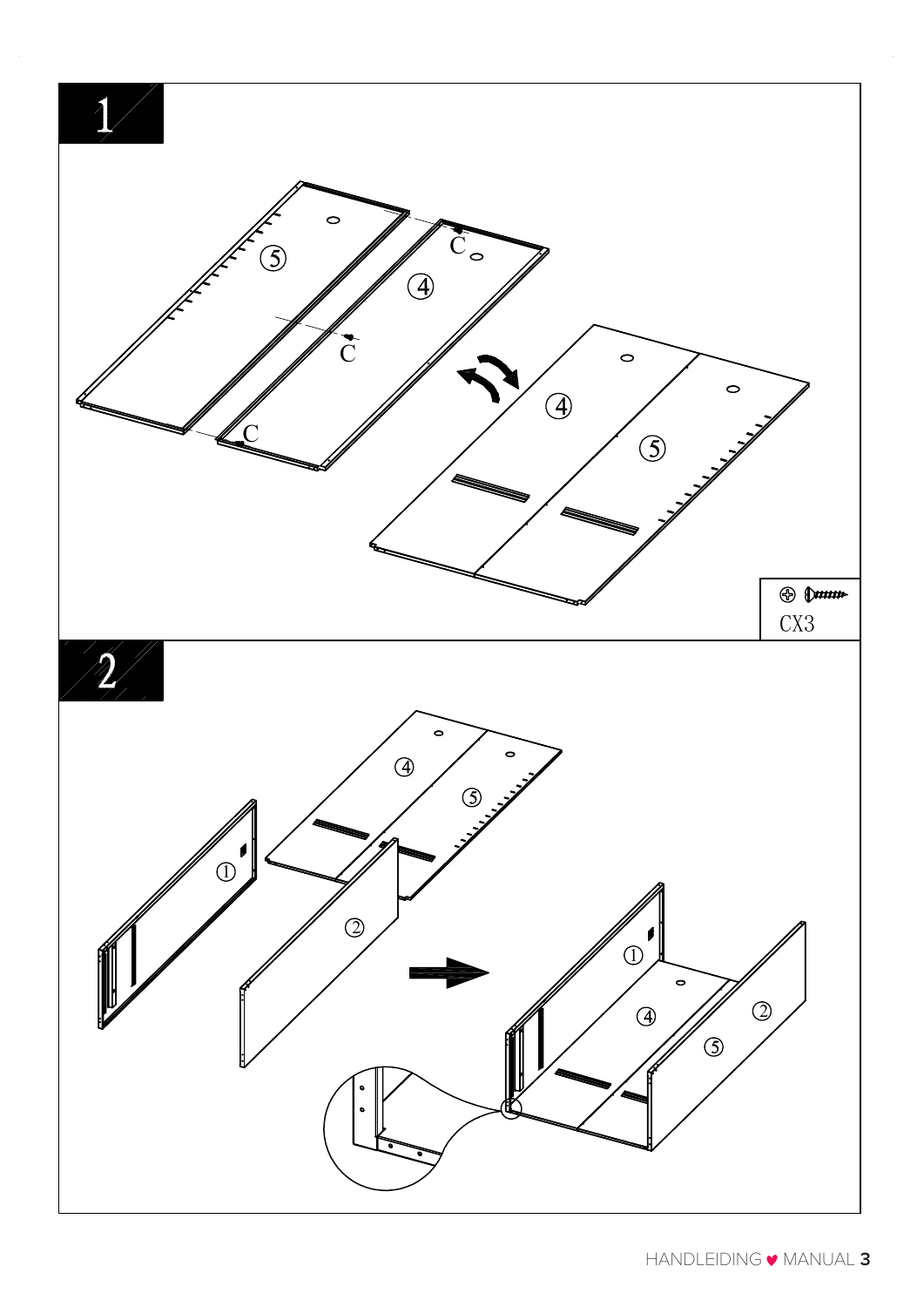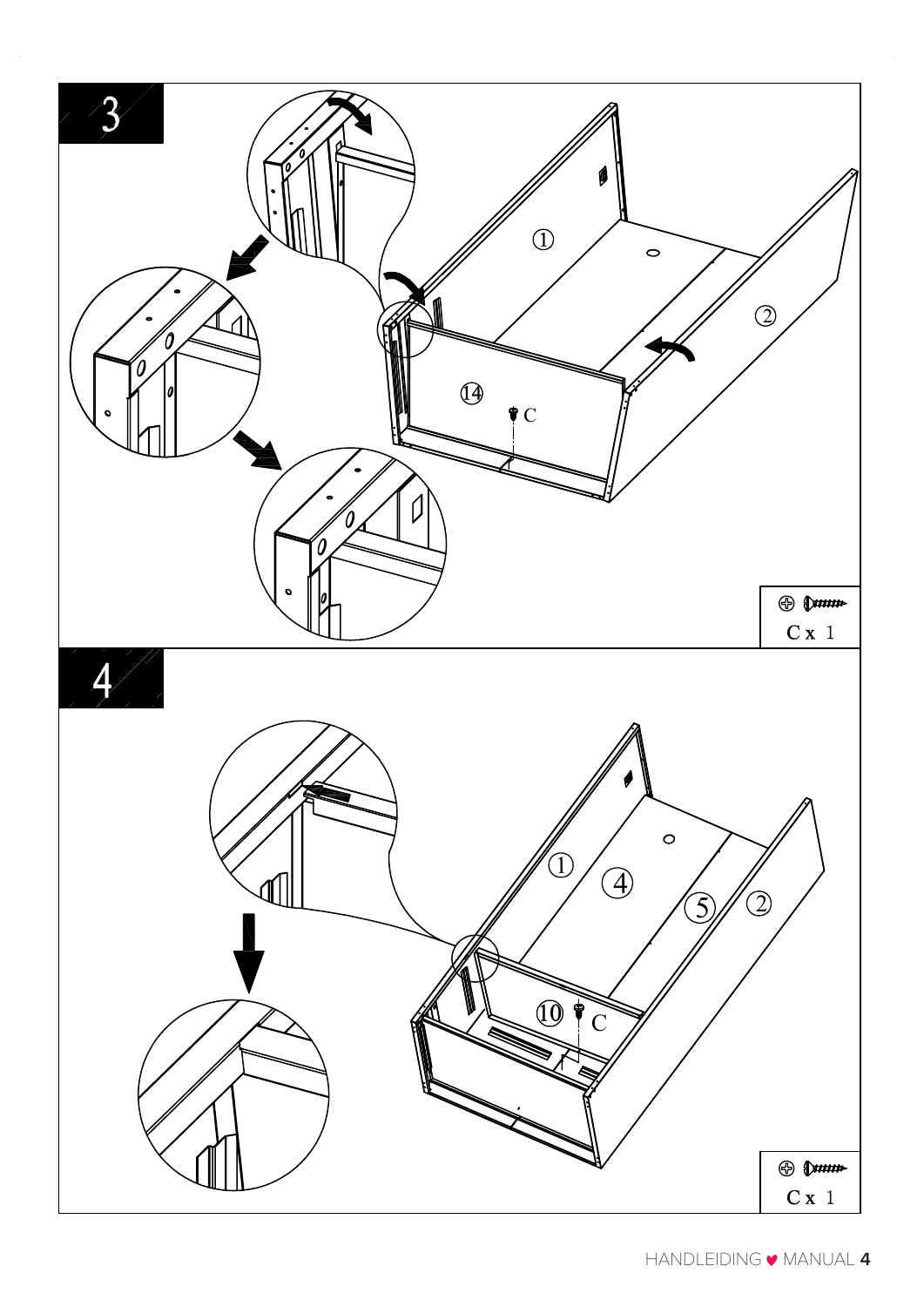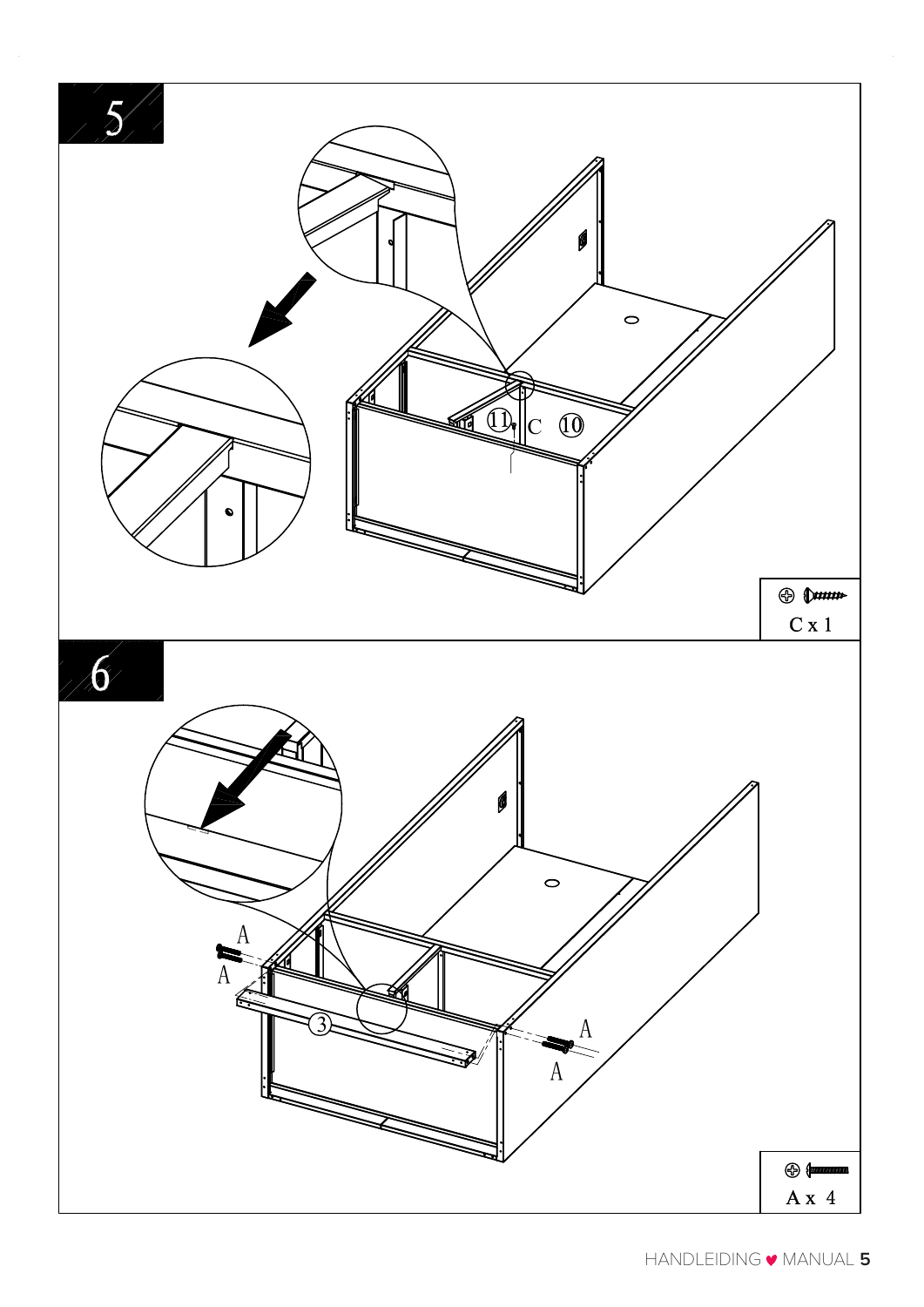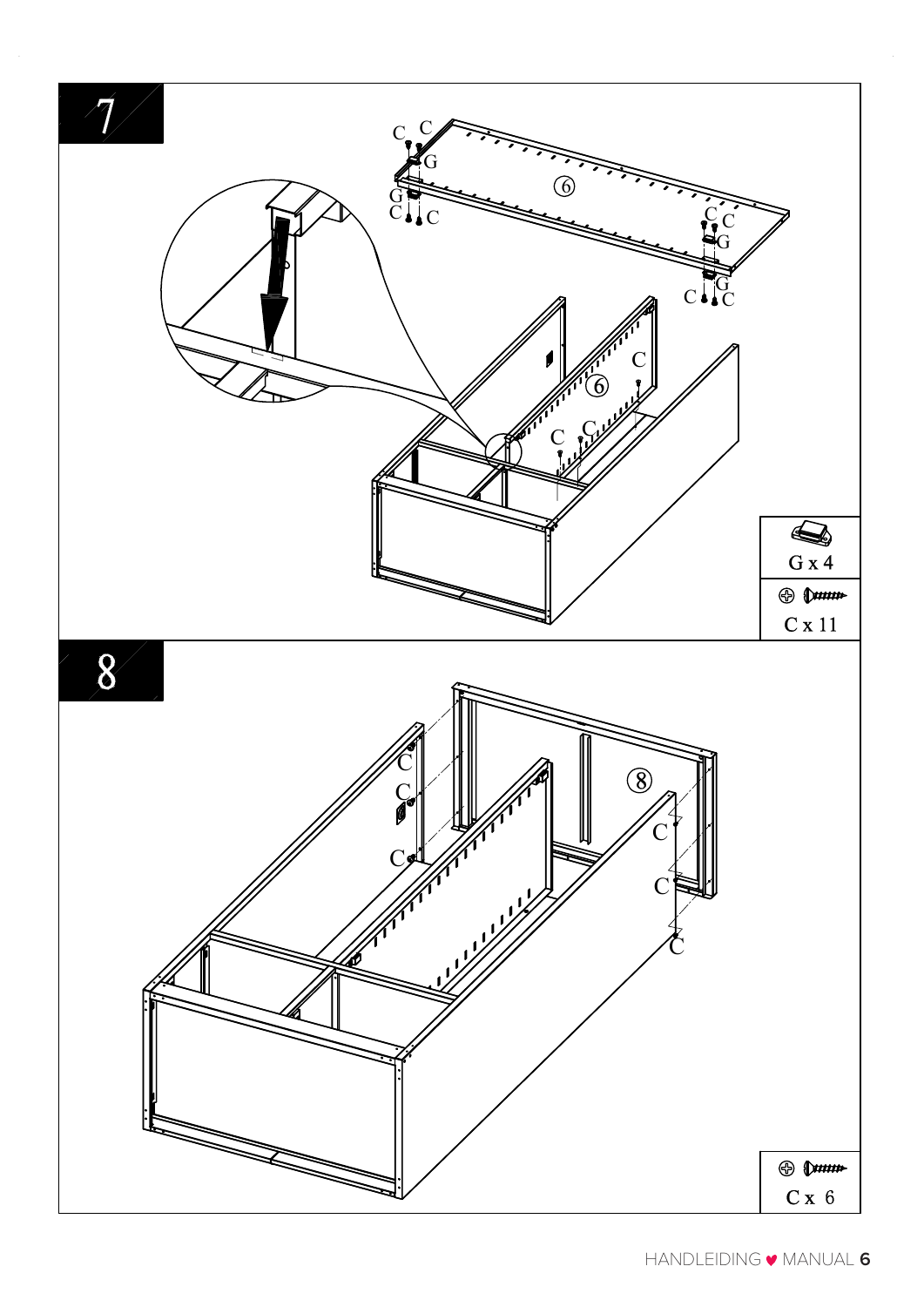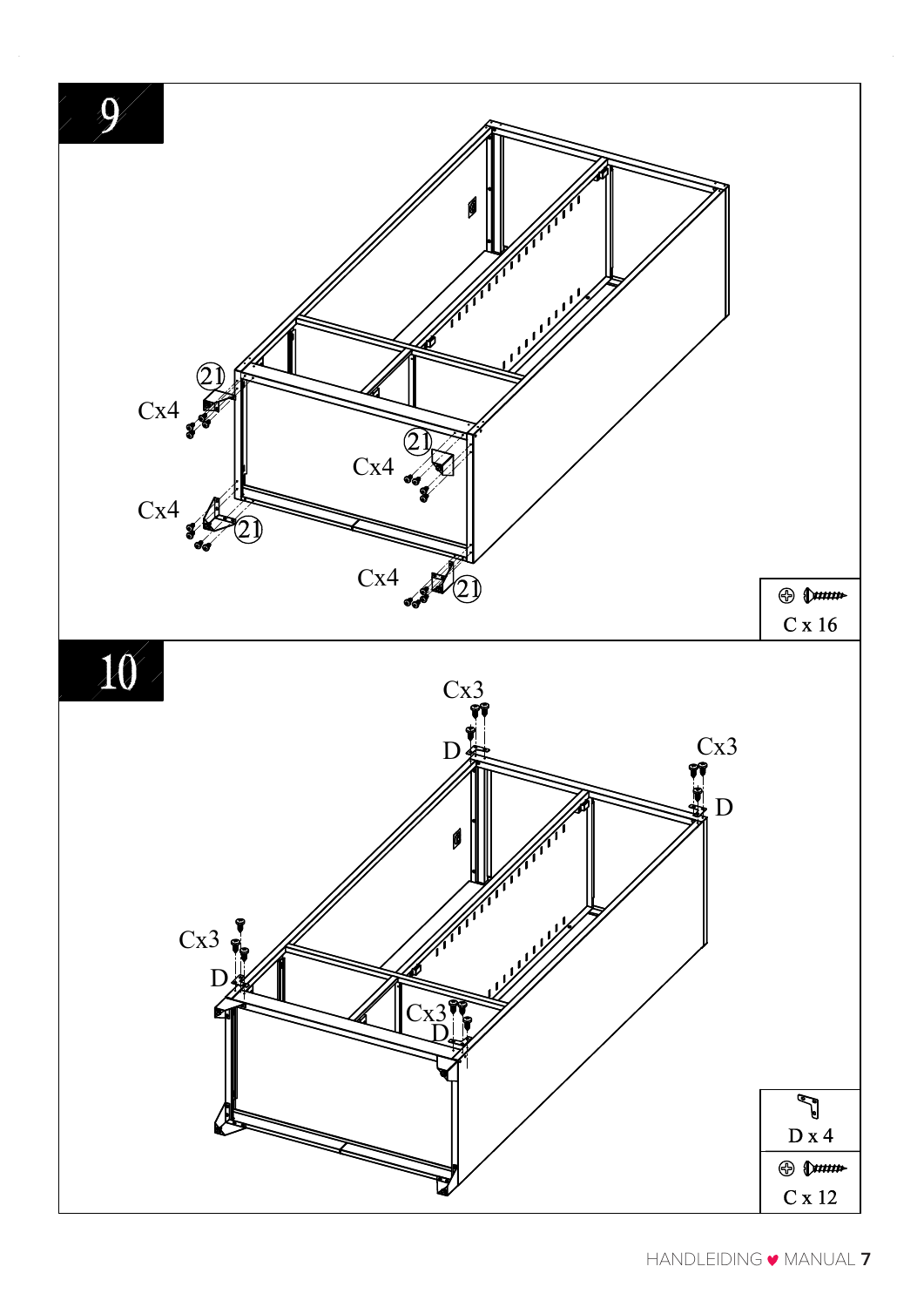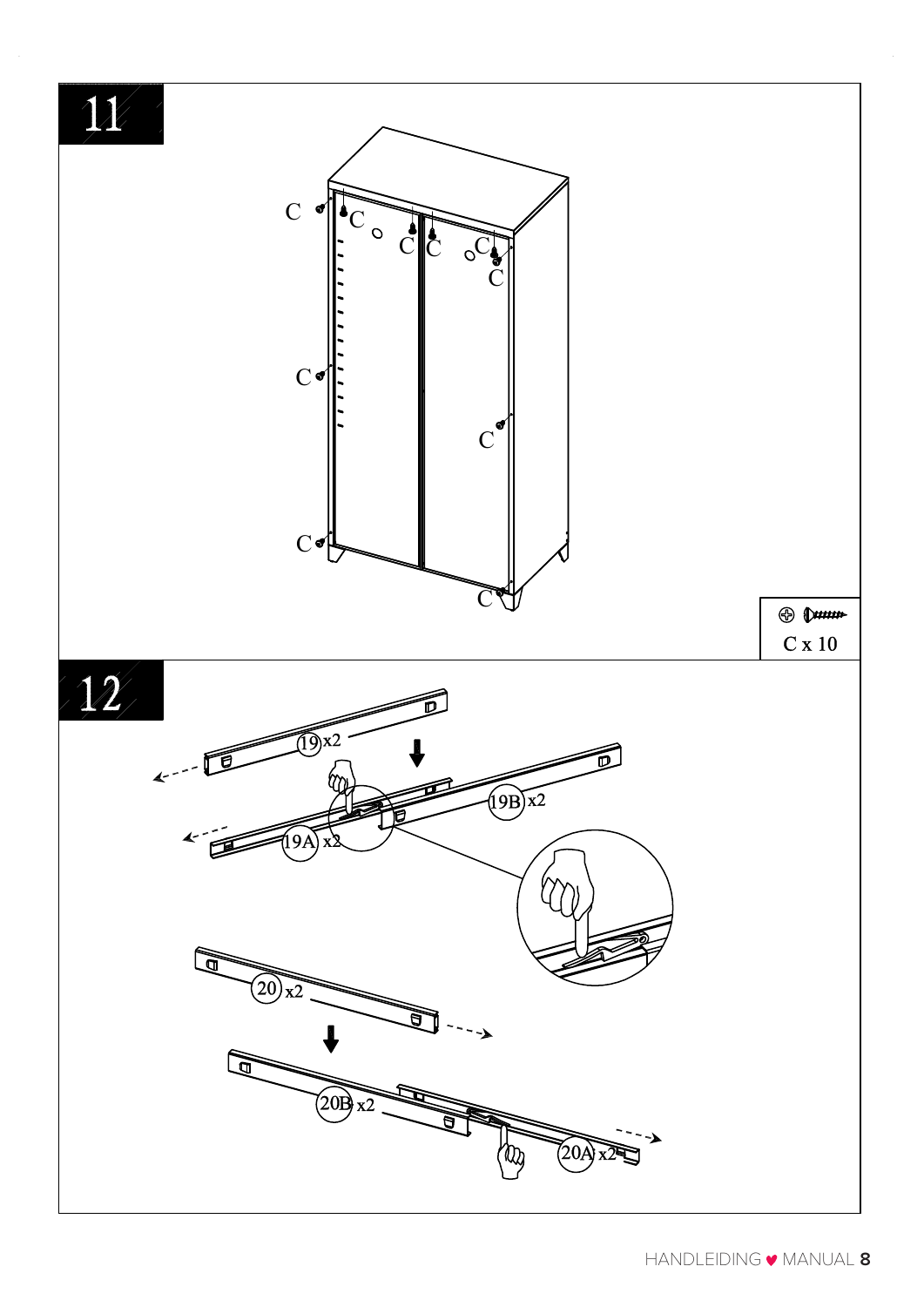$\sqrt{3}$ 

![](_page_8_Figure_1.jpeg)

![](_page_8_Picture_2.jpeg)

![](_page_8_Figure_3.jpeg)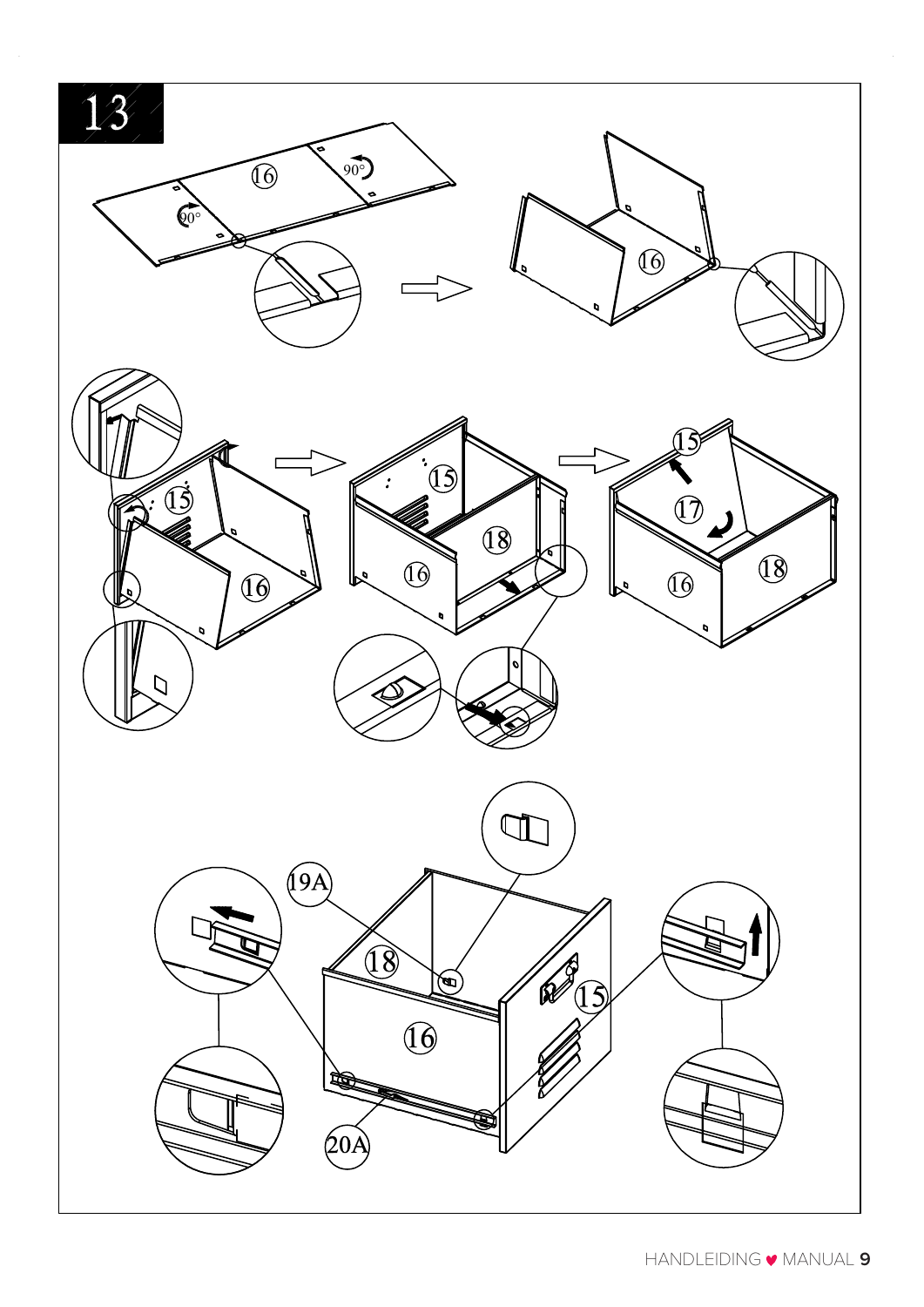14

![](_page_9_Figure_1.jpeg)